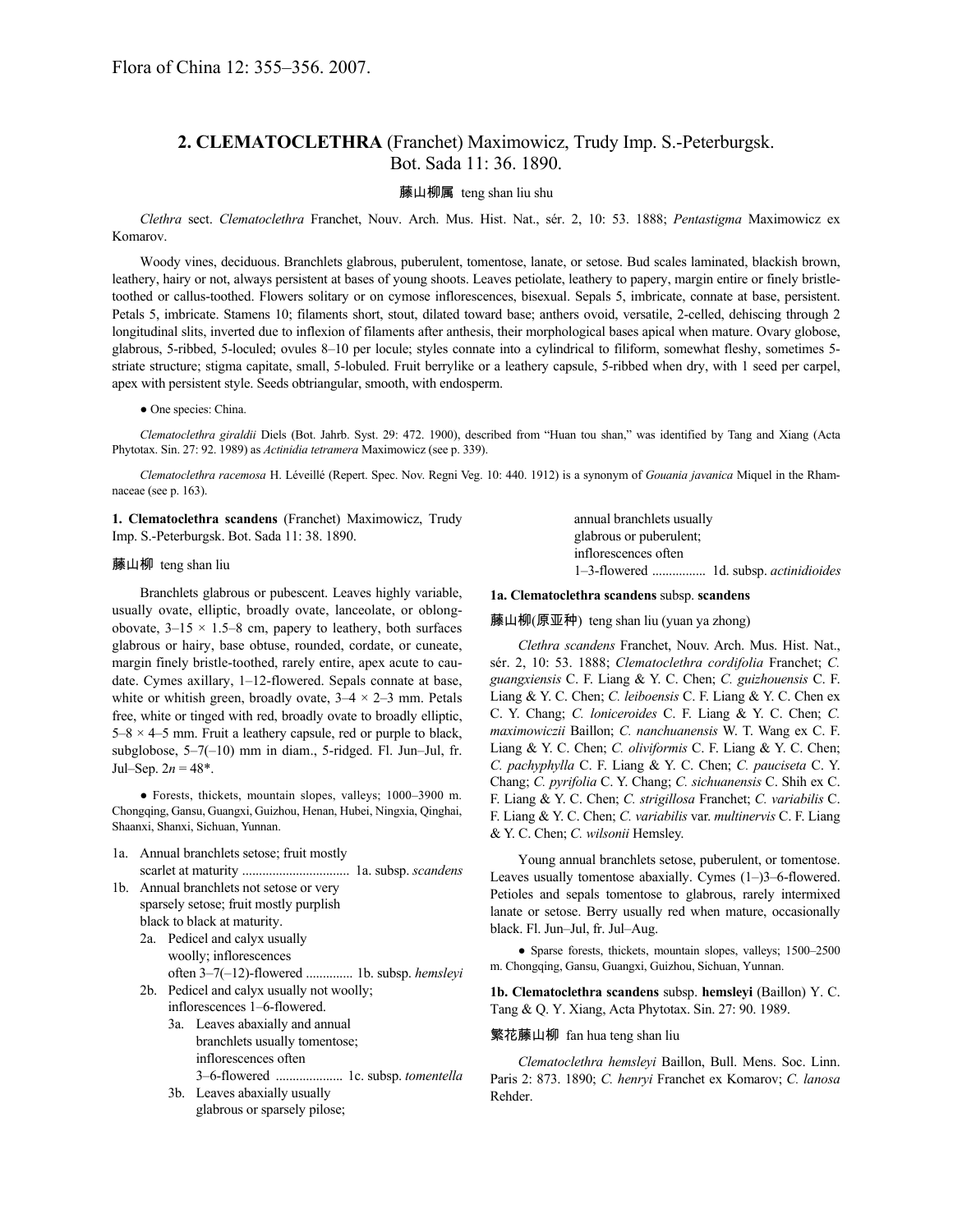Young annual branchlets and young leaves lanate abaxially, glabrescent. Cymes 3–7(–12)-flowered. Petioles and sepals persistently lanate. Berry purplish black to black when mature. Fl. Jun–Jul, fr. Jul–Aug.

● Dense forests, mountain slopes, valleys; 1000–2500 m. Hubei, Shaanxi.

**1c. Clematoclethra scandens** subsp. **tomentella** (Franchet) Y. C. Tang & Q. Y. Xiang, Acta Phytotax. Sin. 27: 90. 1989.

绒毛藤山柳 rong mao teng shan liu

*Clematoclethra tomentella* Franchet, J. Bot. (Morot) 8: 280. 1894; *C. cordifolia* var. *tiliacea* (Komarov) C. Y. Chang; *C. disticha* Hemsley; *C. floribunda* W. T. Wang ex C. F. Liang & Y. C. Chen; *C. tiliacea* Komarov.

Young annual branchlets and leaves tomentose abaxially, indumentum always persistent on leaves abaxially. Cymes (1–)3–6-flowered. Petioles and sepals glabrous to puberulent, occasionally tomentose. Berry purplish black to black, rarely red when mature. Fl. Jun–Jul, fr. Jul–Aug.

● Dense forests, thickets; 1100–2100 m. Chongqing, Sichuan.

**1d. Clematoclethra scandens** subsp. **actinidioides** (Maximowicz) Y. C. Tang & Q. Y. Xiang, Acta Phytotax. Sin. 27: 91. 1989.

#### 猕猴桃藤山柳 mi hou tao teng shan liu

*Clematoclethra actinidioides* Maximowicz, Trudy Imp. S.- Peterburgsk. Bot. Sada 11: 38. 1890; *C. actinidioides* var. *integrifolia* (Maximowicz) C. F. Liang & Y. C. Chen; *C. actinidioides* var. *populifolia* C. F. Liang & Y. C. Chen; *C. argentifolia* C. F. Liang & Y. C. Chen; *C. faberi* Franchet; *C. faberi* var. *emeiensis* C. Y. Chang; *C. franchetii* Komarov; *C. grandis* Hemsley; *C. hemsleyi* Baillon ex Komarov; *C. integrifolia* Maximowicz; *C. lasioclada* Maximowicz; *C. lasioclada* var. *grandis* (Hemsley) Rehder; *C. lasioclada* var. *oblonga* C. F. Liang & Y. C. Chen ex C. Y. Chang; *C. pingwuensis* C. Y. Chang & Y. C. Chen; *C. prattii* Komarov.

Nearly all young annual branchlets glabrous to puberulent, rarely tomentose. Leaves mostly glabrous to pilose abaxially. Cymes 1–3-flowered, rarely to 6-flowered. Petioles and sepals usually glabrous to puberulent. Berry purplish black to black. Fl. May–Jul, fr. Jul–Aug.

● Sparse forests, thickets, mountain slopes, valleys; 1500–3900 m. Gansu, Guizhou, Henan, Hubei, Ningxia, Qinghai, Shaanxi, Sichuan, Yunnan.